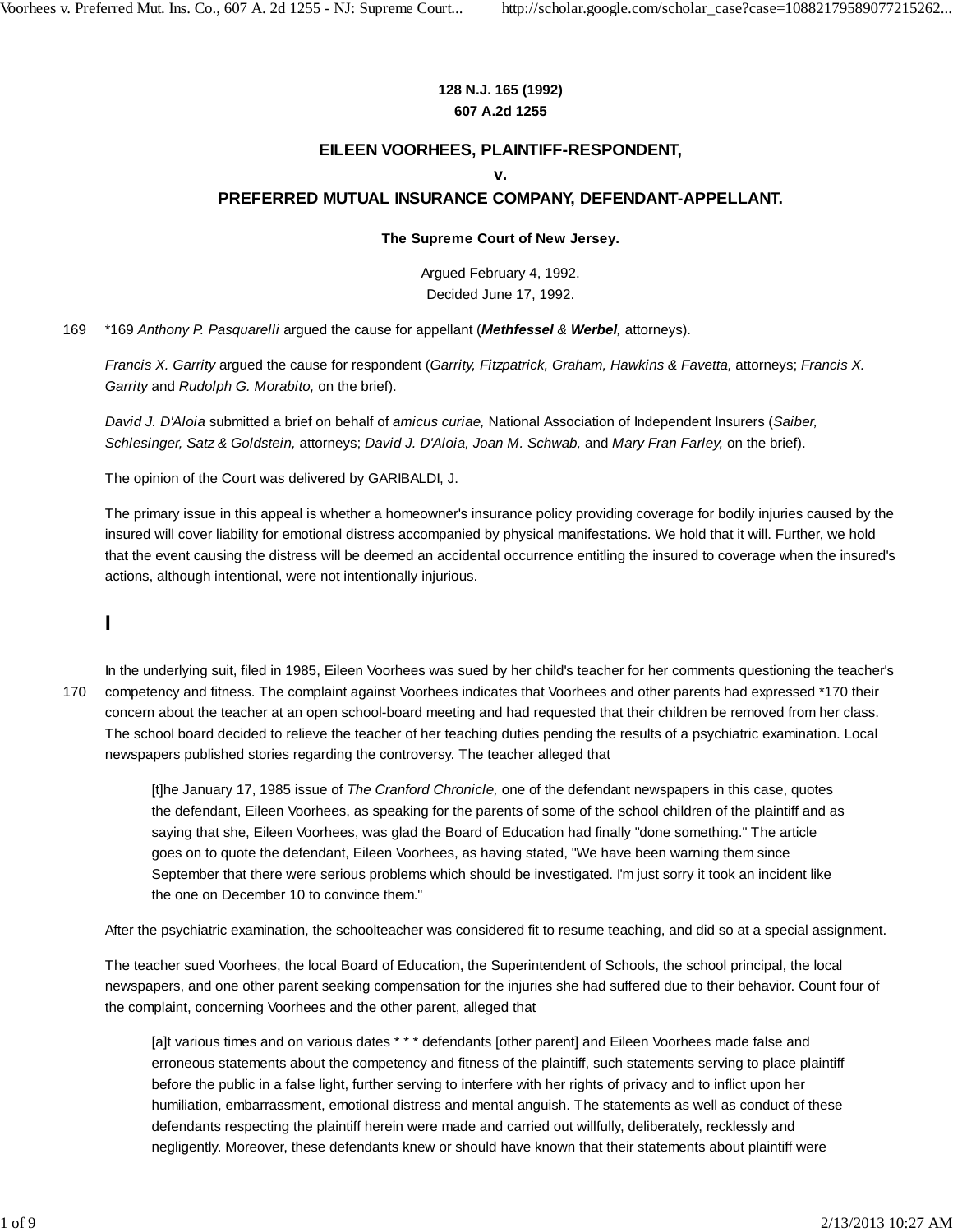false and would probably, as occurred, place plaintiff before the public in a false light, interfere with her rights of privacy, cause her severe humiliation, embarrassment, emotional distress and mental anguish.

As a direct and proximate result of the foregoing, plaintiff was damaged in her reputation as a professional teacher and has been unable and remains unable to function in her customary teaching assignment. Moreover, she has been placed before the public in a false light, has had her rights of privacy interfered with and has suffered and continues to suffer embarrassment, humiliation, emotional distress and mental anguish.

\*171 The teacher alleged that the parents' accusations and the school system's response caused her extreme emotional distress. Medical evidence generated in response to interrogatories revealed that the emotional distress associated with the events had resulted in "an undue amount of physical complaints," including "headaches, stomach pains, nausea, \* \* \* [and] body pains \* \* \*." 171

Voorhees was insured under a homeowners policy issued by Preferred Mutual Insurance Company. That policy obligated the insurer to

pay \* \* \* all sums for which any *insured* is legally liable because of *bodily injury* \* \* \* caused by an *occurrence* to which this coverage applies[, and to] defend any suit seeking damages, provided the suit results from *bodily injury* \* \* \* not excluded under this coverage.

In its definitions section, the policy stated that

*Bodily injury* means bodily harm, sickness or disease to a person including required care, loss of services and death resulting therefrom.

\* \* \* \* \* \* \* \*

*Occurrence* means an accident \* \* \*.

The policy excluded coverage for "liability \* \* \* caused intentionally."

Voorhees requested Preferred Mutual to defend her against the schoolteacher's suit. The carrier refused on two grounds: one, that the policy expressly excluded coverage for liability created by intentional acts; and two, that the teacher's claim sounded in libel and/or slander, causes of action that result in "personal" rather than "bodily" injury claims, and are therefore not covered under the policy.

The underlying case settled for \$750 in August 1987. Voorhees alleges she spent more than \$14,000 defending the suit. In September 1988, Voorhees filed this suit against Preferred Mutual for damages for breach of the insurance contract. Both parties moved for summary judgment.

The trial court granted Preferred Mutual's motion. The trial court quickly disposed of Preferred Mutual's first contention, that the policy excluded coverage for liability resulting from \*172 intentional acts, by noting that the complaint alleged not only intentional conduct but also negligent conduct, which would be covered. However, the trial court agreed with Preferred Mutual's second contention that the complaint alleged defamation, a cause of action not covered under the bodily-injury policy. The court based its decision on *Lumbermen's Mutual Casualty Co. v. United Service Automobile Ass'n,* 218 *N.J. Super.* 492, 528 *A.*2d 64 (App.Div. 1987), which held that a defamation claim is not covered under a bodily-injury policy. 172

The Appellate Division reversed. 246 *N.J. Super.* 564, 569, 588 *A.*2d 417 (1991). A majority of the court disagreed with the trial court's conclusion that the complaint alleged only defamation and not alternative causes of action including outrage and the negligent infliction of emotional distress, *id.* at 570-71, 588 *A.*2d 417, causes of action that would be covered under the phrase "bodily injury." *Id.* at 573, 588 *A.*2d 417. Although the allegations were far from convincing, the court noted that "[i]f the pleadings state facts bringing the injury within the coverage of the policy, the insurer must defend regardless of the insured's ultimate liability to the complainant." *Id.* at 569, 588 *A.*2d 417.

The dissenting judge below strongly disagreed with the majority's position that emotional-distress claims fall within an insurer's duty to defend under a policy covering liability for bodily injuries. Noting that an ambiguous insurance policy is to be interpreted in line with the policyholder's "reasonable expectations," the dissent indicated that the term "bodily injury" is unambiguous and 173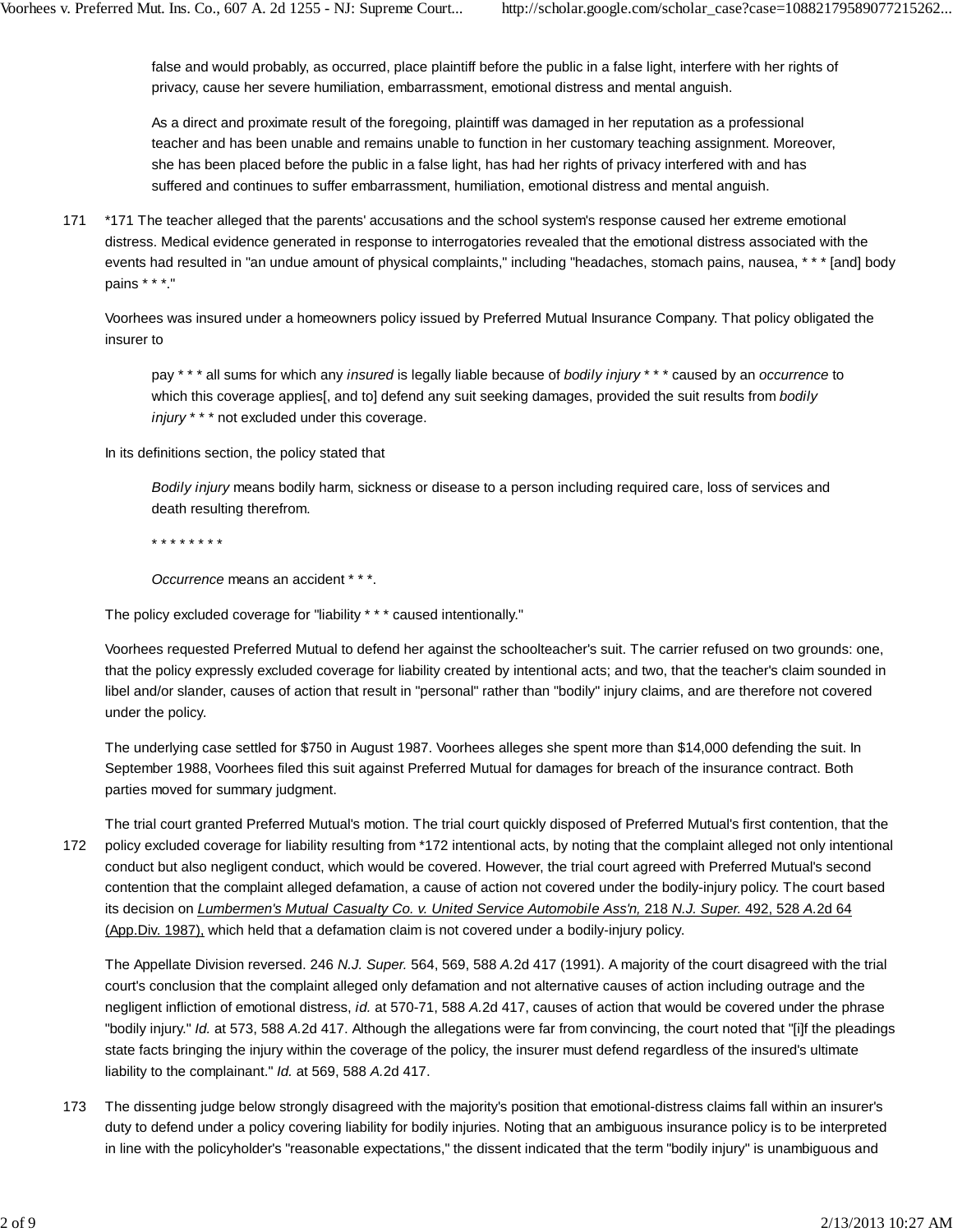thus can and should be given its ordinary meaning. *Id.* at 583-84, 588 *A.*2d 417 (Deighan, J.A.D., dissenting). That ordinary meaning, he argued, would preclude coverage for the essentially-emotional injuries alleged in the present case. *Id.* at 588, 588 *A.*2d 417. The dissent also found that under Voorhees' policy, which defined an occurrence as an accident, there had been no occurrence because verbal \*173 statements such as Voorhees' do not constitute an "accident." *Id.* at 588-89, 588 *A.*2d 417.

This appeal is here as of right.<sup>[1]</sup>  $R$ . 2:2-1(a)(2).

### **II**

## *Interpreting the Complaint*

The dispute centers on whether the complaint alleges a covered claim. Preferred Mutual argues that the complaint sets forth only one cause of action, for defamation. Because such a claim is not based on a plaintiff's personal distress and humiliation, but is based instead on the harm to the plaintiff's relations with others — the harm to the plaintiff's "relational" interest — it is not covered by a bodily-injury policy. *Lumbermen's Mutual, supra,* 218 *N.J. Super.* at 494, 498-99, 528 *A.*2d 64. Voorhees, on the other hand, alleges that the complaint sets forth various alternative causes of action, among them outrage and the negligent infliction of emotional distress, both of which fall within the policy's coverage.

"[T]he duty to defend comes into being when the complaint states a claim constituting a risk insured against." *Danek v. Hommer,* 28 *N.J. Super.* 68, 77, 100 *A.*2d 198 (App. Div. 1953), *aff'd o.b.,* 15 *N.J.* 573, 105 *A.*2d 677 (1954). Whether an insurer has a duty to defend is determined by comparing the allegations in the complaint with the language of the policy. When the two correspond, the duty to defend arises, irrespective of the claim's actual merit. *Id.* 28 *N.J. Super.* at 76-77, 100 *A.*2d 198. If the

174

complaint is ambiguous, doubts should be resolved in favor of the insured and thus in favor of coverage. \*174 *Central Nat'l Ins. Co. v. Utica Nat'l Ins. Group,* 232 *N.J. Super.* 467, 470, 557 *A.*2d 693 (App.Div. 1989). When multiple alternatives causes of action are stated, the duty to defend will continue until every covered claim is eliminated. *Mt. Hope Inn v. Travelers Indem. Co.,* 157 *N.J. Super.* 431, 440-41, 384 *A.*2d 1159 (Law Div. 1978). As one court has stated:

To hold otherwise would be to place upon the insured the burden of demonstrating in advance of the underlying litigation which of the competing theories of recovery against it was applicable for purposes of insurance, thereby frustrating one of the basic purposes of such a clause in the insurance contract — protection of the insured from the expenses of litigation.

### [*Solo Cup Co. v. Federal Ins. Co.,* 619 *F.*2d 1178, 1185 (7th Cir.1980).]

That the claims are poorly developed and almost sure to fail is irrelevant to the insurance company's initial duty to defend. The duty to defend

is not abrogated by the fact that the cause of action stated cannot be maintained against the insured either in law or in fact — in other words, because the cause is groundless, false or fraudulent. Liability of the insured to the plaintiff is not the criterion; it is the allegation in the complaint of a cause of action which, if sustained, will impose a liability covered by the policy.

### [*Danek v. Hommer, supra,* 28 *N.J. Super.* at 76-77, 100 *A.*2d 198.]

There is little dispute that the complaint was inartfully drafted. It does not clearly articulate the facts necessary to prove any specific cause of action. The duty to defend, however, is determined by *whether* a covered claim is made, not by how well it is made. A third party does not write the complaint to apprise the defendant's insurer of potential coverage; fundamentally, a complaint need only apprise the opposing party of disputed claims and issues. *Jardine Estates, Inc. v. Koppel,* 24 *N.J.* 536, 542, 133 *A.*2d 1 (1957); *Miltz v. Borroughs-Shelving,* 203 *N.J. Super.* 451, 458, 497 *A.*2d 516 (App.Div. 1985).

As written, the complaint alleges outrage and negligent infliction of emotional distress just as convincingly or unconvincingly as it does defamation. It states that Voorhees made statements "serving to \* \* \* inflict upon her humiliation, embarrassment, emotional

distress and mental anguish," and that Voorhees' conduct was "willfull[], deliberate[], reckless[], and \*175 negligent[]." The complaint notified Preferred Mutual that plaintiff would argue multiple, alternative causes of action, potentially including, but not 175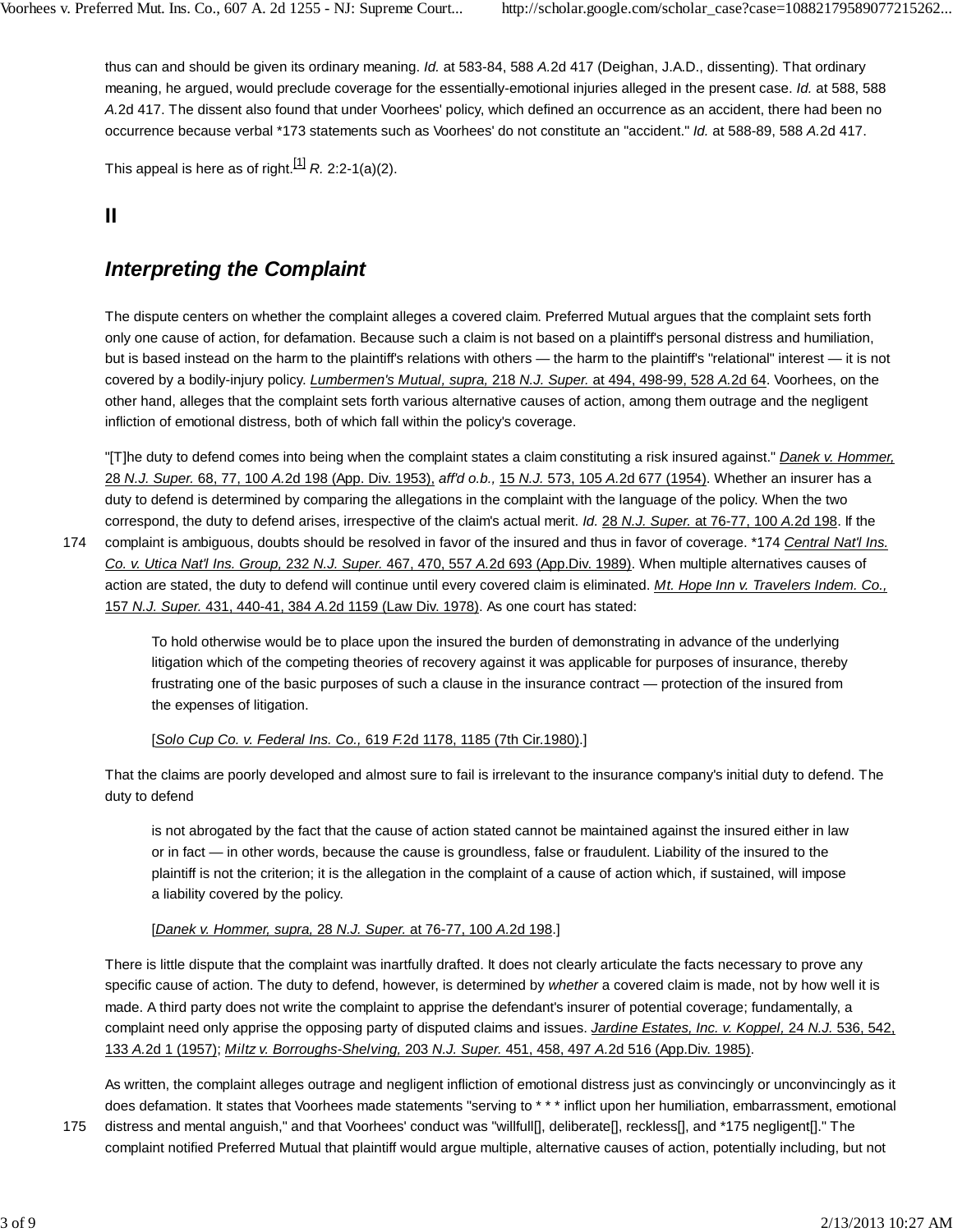limited to, defamation.

### **III**

## **A.** *General Principles of Policy Interpretation*

Because we conclude that the complaint alleged intentional and negligent infliction of emotional distress, the next question is whether that allegation is covered under a bodily-injury policy. Generally, an insurance policy should be interpreted according to its plain and ordinary meaning. *Longobardi v. Chubb Ins. Co.,* 121 *N.J.* 530, 537, 582 *A.*2d 1257 (1990). But because insurance policies are adhesion contracts, courts must assume a particularly vigilant role in ensuring their conformity to public policy and principles of fairness. *Sparks v. St. Paul Ins. Co.,* 100 *N.J.* 325, 335, 495 *A.*2d 406 (1985). When the meaning of a phrase is ambiguous, the ambiguity is resolved in favor of the insured, *id.* at 336, and in line with an insured's objectively-reasonable expectations. *DiOrio v. New Jersey Mfrs. Ins. Co.,* 79 *N.J.* 257, 269, 398 *A.*2d 1274 (1979). Moreover, if an insured's "reasonable expectations" contravene the plain meaning of a policy, even its plain meaning can be overcome. *Werner Indus. v. First State Ins. Co.,* 112 *N.J.* 30, 35-36, 548 *A.*2d 188 (1988). Nonetheless, courts "`should not write for the insured a better policy of insurance than the one purchased.'" *Longobardi, supra,* 121 *N.J.* at 537, 582 *A.*2d 1257 (quoting *Walker Rogge v. Chelsea Title & Guar. Co.,* 116 *N.J.* 517, 529, 562 *A.*2d 208 (1989)).

## **B.** *Interpreting "Bodily Injury"*

Voorhees' homeowner's-insurance policy requires Preferred Mutual to defend her against any suits alleging "bodily injury," defined as "bodily harm, sickness or disease." Authorities dispute whether emotional-distress injuries are covered under bodilyinjury insurance policies.

176 \*176 The terms of that dispute focus on two primary considerations: (1) whether the term "bodily injury" is ambiguous and should thus be construed against the insurer; and (2) whether finding coverage for emotional distress under a bodily-injury policy would conflate the coverage provided by bodily-injury policies with the broader coverage traditionally provided by personal-injury policies.

Many of the courts addressing the ambiguity of the phrase "bodily injury" in light of claims for emotional distress have done so in all-or-nothing terms, ignoring the specific nature of the injuries alleged and the context in which they occurred. We believe that one cannot evaluate the "ambiguity" of a phrase like "bodily injury" in a vacuum. Whether the term is ambiguous depends on the context in which it is being used.

In the present case, the schoolteacher's alleged emotional injuries resulted in certain physical consequences, including nausea, headaches, and the like. This case thus requires us to address the "ambiguity" of the phrase "bodily injury" in the context of emotional injuries that have led to physical consequences. We thus reserve the discussion of its ambiguity when emotional distress does not result in physical consequence for our companion case, *SL Industries v. American Motorists Insurance Co.,* 128 *N.J.* 188, 607 *A.*2d 1266 (1992). The trilogy of recent Appellate Division cases deciding that latter question are hence inapposite in the present case. *See Wolfe v. State Farm Insurance Co.,* 224 *N.J. Super.* 348, 540 *A.*2d 871 (App. Div. 1988), *certif. denied,* 111 *N.J.* 654, 546 *A.*2d 562 (1988); *Lumbermen's Mutual, supra,* 218 *N.J. Super.* 492, 528 *A.*2d 64 *NPS Corp. v. Insurance Co. of North America,* 213 *N.J. Super.* 547, 517 *A.*2d 1211 (App.Div. 1986).

A significant number of courts have held that when emotional distress results in physical manifestations, it is covered under a bodily-injury policy. For example, in *Holcomb v. Kincaid,* 406 *So.*2d 646 (La. Ct. App. 1981), the plaintiff in the underlying action

alleged that the insured's fraudulent marriage to her had \*177 caused emotional distress resulting in a "rash, falling hair, weight loss, and symptoms of a stroke." *Id.* at 648. The court held that the term bodily injury was ambiguous and should thus be construed against the insurer, *ibid.,* and that those physical manifestations "appear to fit within the policy definition of bodily injury \* \* \*." *Id.* at 649. *See also Kufalk v. Hart,* 636 *F. Supp.* 309, 311, 312 (N.D.Ill. 1986) (holding that emotional distress leading to bodily injuries including, among others, high blood pressure, headaches, stomach pains, and diarrhea constitutes bodily injury within coverage of policy); *Employers Casualty Ins. Co. v. Foust,* 29 *Cal. App.*3d 382, 105 *Cal. Rptr.* 505, 508 (1972) (holding that allegation that parents suffered emotional distress resulting in physical symptoms from watching accident 177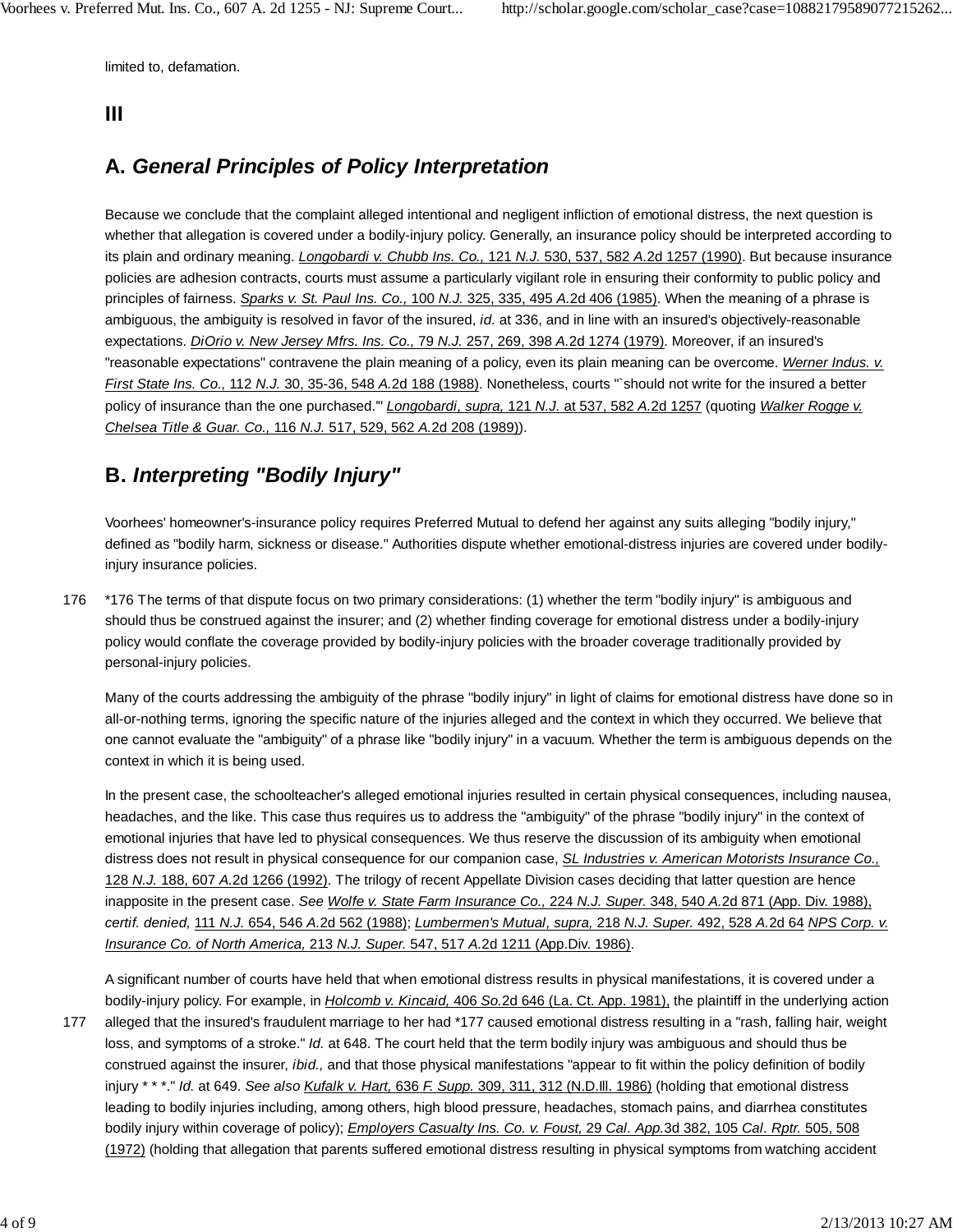involving their child triggers coverage under bodily-injury policy); *McGuire v. American States Ins. Co.,* 491 *So.*2d 606, 608 (Fla. Dist. Ct. App. 1986) (holding that where insured's actions caused "mental distress, headaches, and muscle spasms which required treatment and medication" they could "be construed as a bodily injury involving `sickness and disease'"). *But see Dahlke v. State Farm Mut. Auto. Ins. Co.,* 451 *N.W.*2d 813, 815 (Iowa 1990) ("We think the term `bodily injury' is clear on its face and does not include the physical manifestations of the parents'" emotional distress.).

Even a number of jurisdictions denying coverage for emotional distress unaccompanied by physical symptoms have noted that if plaintiff had alleged physical symptoms, the duty to defend would have been triggered. *See Aim Ins. Co. v. Culcasi,* 229 *Cal. App.*3d 209, 280 *Cal. Rptr.* 766, 773-74 (1991); *Albin v. State Farm Mut. Auto. Ins. Co.,* 498 *So.*2d 171, 174 (La. Ct. App.), *writ denied,* 498 *So.*2d 1088 (1986); *Greenman v. Michigan Mut. Ins. Co.,* 173 *Mich. App.* 88, 433 *N.W.*2d 346, 349 (1988); *Farm Bureau Mut. Ins. Co. v. Hoag,* 136 *Mich. App.* 326, 356 *N.W.*2d 630, 633 (1984); *Artcraft v. Lumbermen's Mut. Casualty Co.,* 126 *N.H.* 844, 497 *A.*2d 1195, 1196 (1985).

We conclude that the term "bodily injury" is ambiguous as it relates to emotional distress accompanied by physical manifestations. \*178 That ambiguity should be resolved in favor of the insured. *Sparks, supra,* 100 *N.J.* at 336, 495 *A.*2d 406. Moreover, we find such an interpretation to be in accord with the insured's objectively-reasonable expectations. That "emotional distress can and often does have a direct effect on other bodily functions" is well recognized. *NPS Corp., supra,* 213 *N.J. Super.* 547, 553, 517 *A.*2d 1211. An insured who is sued on account of an injury involving physical symptoms could reasonably expect an insurance policy for liability for bodily injuries to provide coverage. 178

A number of courts, like the dissent in the Appellate Division, 246 *N.J. Super.* at 584, 588 *A.*2d 417, also rest their conclusion that emotional distress can never be considered a bodily injury on the observation that personal-injury policies, which often explicitly include emotional injuries, are broader than bodily-injury policies. *See Rolette Co. v. Western Casualty and Surety Co.,* 452 *F. Supp.* 125, 130 (D.N.D. 1978); *Aim Ins. Co. v. Culcasi, supra,* 280 *Cal. Rptr.* at 775; *Presidential Hotel v. Canal Ins. Co.,* 188 *Ga. App.* 609, 373 *S.E.*2d 671, 672 (1988); *Allstate Ins. Co. v. Diamont,* 401 *Mass.* 654, 518 *N.E.*2d 1154, 1156 (1988); *Artcraft v. Lumbermen's Mut. Casualty Co.,* 126 *N.H.* 844, 497 *A.*2d 1195, 1196 (1985).

*Amicus curiae,* the National Association of Independent Insurers, relies heavily on that reasoning. It argues that bodily-injury policies should be interpreted narrowly in order to maintain the distinction between bodily- and personal-injury policies. Unless bodily-injury policies are limited to purely physical injuries, *amicus* argues, every bodily-injury policy will be converted into a "personal injury" policy, providing insureds with coverage they neither expected nor desired. As a consequence, plaintiffs will allege emotional distress with consequent physical manifestations at every opportunity in order to reach the insurers' deep pockets. The price of homeowners' policies covering bodily injury will increase drastically and consumers will be forced to buy coverage they would rather not own.

\*179 *Amicus* overstates the consequences of our interpretation of the phrase "bodily injury." Personal-injury policies generally, although not exclusively, provide coverage for specific *causes of action,* such as defamation or false arrest, rather than for general categories of *injuries. See* 7A *J.A. Appleman, Insurance Law and Practice* § 4501.14, at 286 (Berdal ed. 1979); *Lumbermen's Mut., supra,* 218 *N.J. Super.* at 498-99, 528 *A.*2d 64. Thus, the two types of policies will remain distinguishable despite coverage for at least some claims of emotional distress under a bodily-injury policy. And although a few plaintiffs may be tempted to assert emotional distress with accompanying physical manifestations more often, that will not necessarily obligate insurers to undertake unbounded duties to defend and indemnify. When an emotional distress claim is not supported factually, the insurer can and should move to dismiss the meritless claims. 179

We conclude, therefore, that "bodily injury" encompasses emotional injuries accompanied by physical manifestations. Here the injured party's emotional distress resulted in physical manifestations. Attached to the schoolteacher's answers to interrogatories was a medical report by a psychiatrist who had examined the teacher. In his report the doctor states that the teacher had informed him that she suffered from "headaches, stomach pains, nausea, depression, and body pains." The doctor found such physical complaints "real" and consistent with the teacher's emotional distress allegations. We note that the physical manifestations necessary to trigger coverage under a "bodily injury" policy do not, *per se,* demonstrate the severe emotional distress necessary to sustain a claim for the infliction of emotional distress. *Cf. Buckley v. Trenton Saving Fund Soc'y,* 111 *N.J.* 355, 366-69, 544 *A.*2d 857 (1988) (discussing level of injury necessary to sustain tort claim for infliction of emotional distress). We are defining the term "bodily injury" under insurance law, not tort law.

180 \*180 Because the teacher demonstrated that she was suing Voorhees for bodily injuries incurred as a result of her emotional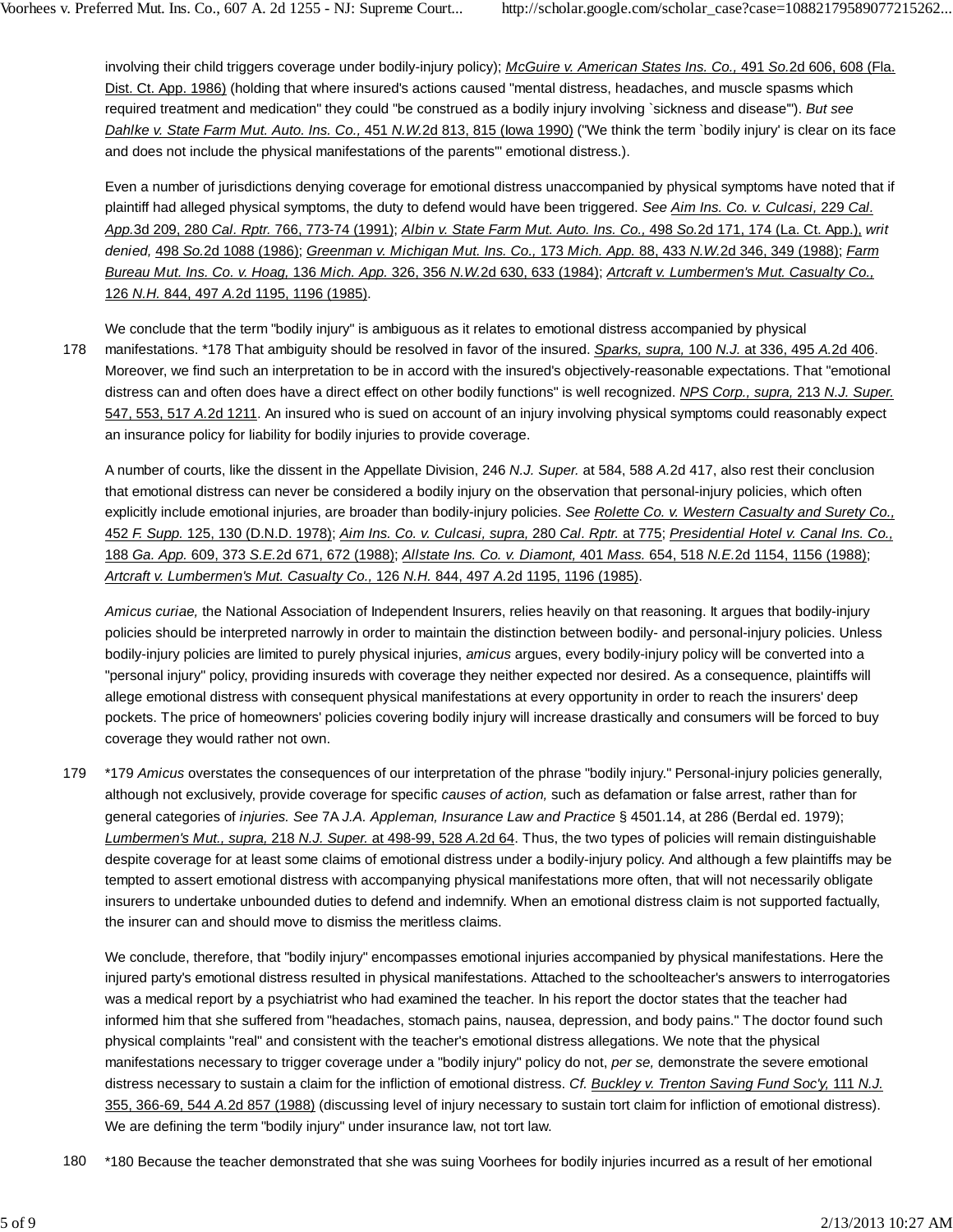distress, Preferred Mutual was obligated to defend her unless and until the physical ailments were disproved or the underlying allegations were dismissed.

# **C.** *Interpreting "Occurrence"*

By indicating that the duty-to-defend clause, unlike the indemnification clause, does not require the existence of an occurrence, the majority of the Appellate Division did not reach the issue of whether Voorhees' actions constituted an occurrence. 246 *N.J. Super.* at 570, 588 *A.*2d 417. We agree with the dissent that, implicitly, the duty-to-defend clause will not be triggered absent a potentially-coverable occurrence. 246 *N.J. Super.* at 582, 588 *A.*2d 417 (Deighan, J.A.D., dissenting). The duty to defend applies to all suits for bodily injury "not excluded under this coverage." According to the policy, if a bodily injury were not caused by an occurrence, Preferred Mutual would not have to indemnify the insured. Liability for the injury would thus be "excluded" from coverage, and no duty to defend would arise. *See also Burd v. Sussex Mut. Ins. Co.,* 56 *N.J.* 383, 388-89, 267 *A.*2d 7 (1970) (duty to defend applies only to those injuries for which there would be duty to indemnify if claim were valid). Thus, Preferred Mutual will be required to defend Voorhees against the allegations of infliction of emotional distress only if Preferred Mutual would have to indemnify her if liability is found, a circumstance that would be true only if the injuries were caused by an event that could be deemed an "occurrence."

The insurance policy defines an occurrence as an "accident." In essence, the insurance company limits its coverage to accidental occurrences to preclude coverage for insureds whose conduct is intentionally-wrongful.

The jurisprudence interpreting insurance provisions that implicate the question of the extent of coverage for intentional acts demonstrates a careful balance between competing \*181 doctrines. On the one hand, we have long held that public policy denies insurance indemnification for the civil consequences of wrong-doing. *Ruvolo v. American Casualty Co.,* 39 *N.J.* 490, 496, 189 *A.*2d 204 (1963); *Malanga v. Manufacturers Casualty Ins. Co.,* 28 *N.J.* 220, 225, 146 *A.*2d 105 (1958). On the other hand, we recognize the desire to compensate victims with insurance proceeds to the extent that that compensation will not condone and encourage intentionally-wrongful conduct. *Ambassador Ins. Co. v. Montes,* 76 *N.J.* 477, 483, 388 *A.*2d 603 (1978). As we stated in *Burd v. Sussex Mutual Insurance Co., supra,* in interpreting a policy exclusion for intentional injuries: 181

> The exclusion of intentional injury from coverage stems from a fear that an individual might be encouraged to inflict injury intentionally if he was assured against the dollar consequences. Pulling the other way is the public interest that the victim be compensated, and the victim's rights being derivative of the insured's, the victim is aided by the narrowest view of the policy exclusion consistent with the purpose of not encouraging an intentional attack. And the insured, in its own right, is also entitled to the maximum protection consistent with the public purpose the exclusion is intended to serve. [56 *N.J.* at 398-99, 267 *A.*2d 7 (citations omitted).]

We must thus interpret the terms "occurrence" and "accident" in a manner that is both consistent with the reasonable meaning of the insurance contract and responsive to the above policy concerns.

The key interpretive question is what should be deemed "accidental": the *act* or the *injuries* resulting from the act? The dissent in *Voorhees* stresses that an "accident" is a fortuitous event, occurring without human agency, or, if human agency is involved, an event entirely unusual and unexpected. The dissent concludes that statements causing emotional distress cannot be deemed an "accident," thus implying that no intentional act can be deemed an occurrence. 246 *N.J. Super.* at 588-89, 588 *A.*2d 417 (Deighan, J.A.D., dissenting).

182

In contrast, New Jersey's lower courts generally focus on the accidental nature of the resulting *injury.* In *Lyons v. Hartford*

*Insurance Group,* 125 *N.J. Super.* 239, 310 *A.*2d 485 (App.Div. 1973), *certif. denied,* 64 *N.J.* 322, 315 *A.*2d 411 (1974), \*182 Lyons had fired a shot, killing a man, and sought coverage for the liability resulting from his act. His insurance policy defined an occurrence as "an accident." In reversing the lower court's conclusory dismissal based on the absence of an occurrence, the court stated: "The general rule is that coverage exists \* \* \* for the unintended results of an intentional act, but not for damages assessed because of an injury which was intended to be inflicted." *Id.* 125 *N.J. Super.* at 245, 310 *A.*2d 485.

Most recently, the lower courts have confronted the meaning of "accident" in the context of interpreting pollution-exclusion clauses, which prohibit coverage for pollution unless it is sudden or accidental. In *Jackson Township v. Hartford Accident and Indem. Co.,* 186 *N.J. Super.* 156, 451 *A.*2d 990 (App.Div. 1982), the court stated that the policy language "sudden and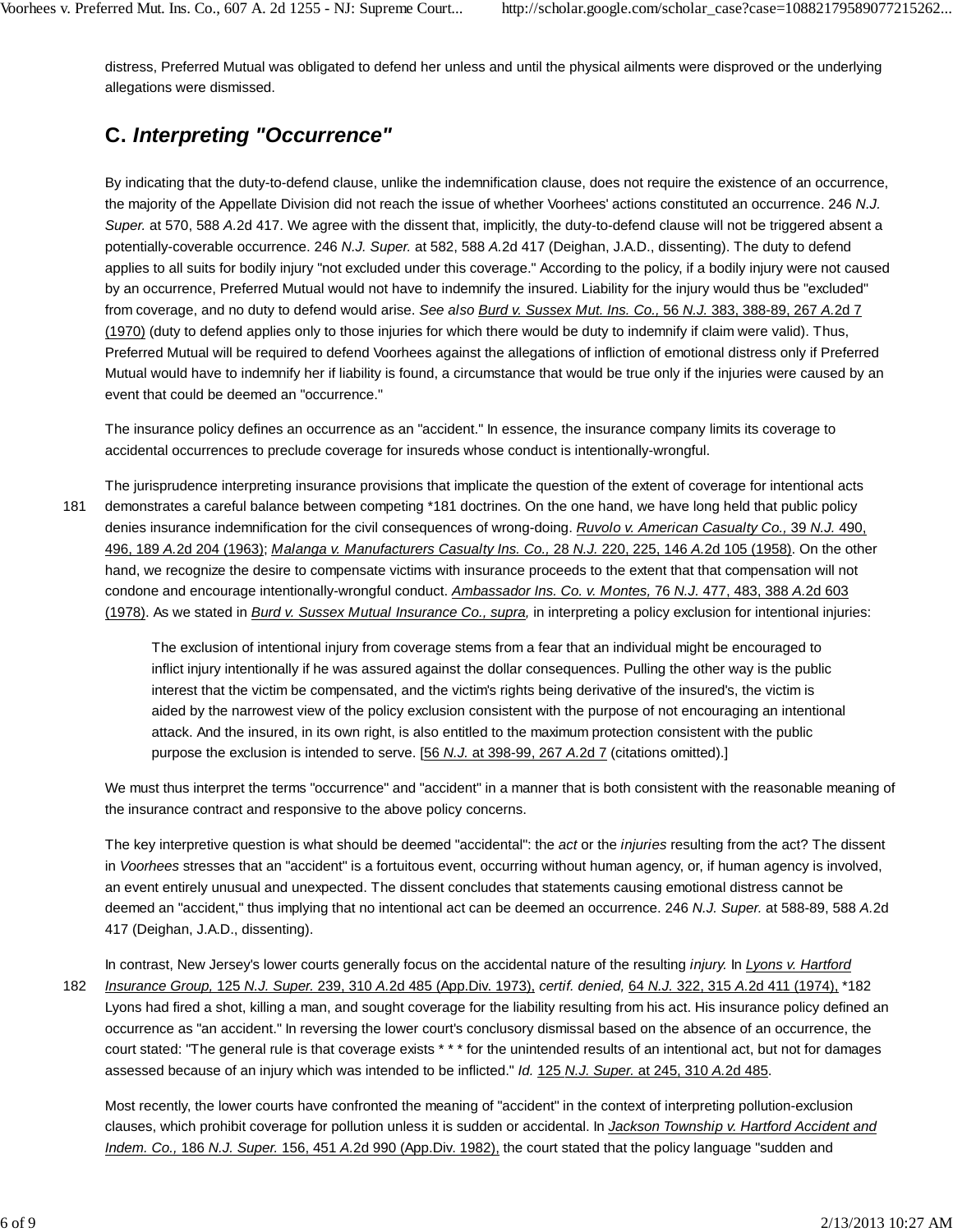accidental" "can be interpreted as simply a restatement of the definition of `occurrence' — that is, that the policy will cover claims where the *injury* was `neither expected nor intended.'" *Id.* at 164, 451 *A.*2d 990 (emphasis added). *Accord Broadwell Realty v. Fidelity & Casualty Co.,* 218 *N.J. Super.* 516, 534, 528 *A.*2d 76 (App.Div. 1987); *Summit Assocs. v. Liberty Mut. Fire Ins. Co.,* 229 *N.J. Super.* 56, 63, 550 *A.*2d 1235 (App.Div. 1988). *But see John's Cocktail Lounge v. North River Ins. Co.,* 235 *N.J. Super.* 536, 542, 563 *A.*2d 473 (App.Div. 1989) (determining that wrongful discharge constitutes "intentional" rather than accidental occurrence, court deemed irrelevant manner in which act had been done and resulting injury).

In evaluating whether intentional statements can be considered accidental occurrences, other jurisdictions have split. Some hold that tortious statements do not constitute an occurrence because the *act* of speaking is intentional. *See, e.g., Keating v. National Union Fire Ins. Co.,* 754 *F. Supp.* 1431, 1440 (C.D.Cal. 1990) (agreeing with insurer's contention that "statements are always intentional"); *Presidential Hotel v. Canal Ins. Co., supra,* 373 *S.E.*2d at 673 (insured's intentional acts of sexual

harassment and fraud do not constitute "occurrence"); \*183 *Greenman v. Michigan Mut. Ins. Co.,* 173 *Mich. App.* 88, 433 *N.W.*2d 346, 349 (1988) (because occurrence does not include intentional acts, allegation of sexual harassment cannot be occurrence). 183

Other jurisdictions, focusing on the accidental nature of the injury, have held that intentional statements leading to unintentional injuries can be deemed an occurrence. In *International Insurance Co. v. West American Insurance Co.,* 208 *Cal. App.*3d 117, 255 *Cal. Rptr.* 912 (1989), homeowners sued a savings and loan institution for its misrepresentations concerning a building contractor's competence. The bank requested defense of the suit from its insurer. The court stated that

[e]ven assuming intent, in the sense that [the defendant] intended to make the statements attributed to him, "[t]he fact that an act which causes an injury is intentional does not take the consequences of that act outside the coverage of a policy which excludes damages unless caused by accident *for if the consequence that is the damage or injury is not intentional and is unexpected it is accidental in character.*" [*Id.* 255 *Cal. Rptr.* at 918 n. 3 (emphasis added) (quoting *Meyer v. Pacific Employers Insurance Co.,* 233 *Cal. App.*2d 321, 43 *Cal. Rptr.* 542, 547 (1965)).]

*See also Universal Underwriters Ins. Co. v. Youngblood,* 549 *So.*2d 76, 78 (Ala. 1989) ("The innocent or reckless aspects of the misrepresentation claims present a sufficient basis to support \* \* \* a duty to defend.").

We adhere to the prevalent New Jersey rule and hold that the accidental nature of an occurrence is determined by analyzing whether the alleged wrongdoer intended or expected to cause an injury. If not, then the resulting injury is "accidental," even if the act that caused the injury was intentional. That interpretation prevents those who intentionally cause harm from unjustly benefitting from insurance coverage while providing injured victims with the greatest chance of compensation consistent with the need to deter wrong-doing. It also accords with an insured's objectively-reasonable expectation of coverage for unintentionallycaused harm.

Even if the operative question is the intent to injure rather than to act, the question of what constitutes an "intent to \*184 injure" remains. The key issue is whether the court must find a subjective intent to injure, or whether it can presume an intent to injure from the objective circumstances. In that regard, our inquiry parallels that taken in interpreting policy exclusions for intentional acts. Those exclusions preclude coverage for injuries expected or intended by the insured. Case law interpreting those policy exclusions, in addition to that interpreting the definition of "occurrence," is thus relevant. 184

The general trend appears to require an inquiry into the actor's subjective intent to cause injury. Even when the actions in question seem foolhardy and reckless, the courts have mandated an inquiry into the actor's subjective intent to cause injury. *See Garden State Fire & Casualty Co. v. Keefe,* 172 *N.J. Super.* 53, 410 *A.*2d 718 (App.Div. 1980) (when defendant claimed he intended to shoot warning, not to cause injury, court, stressing importance of compensating victim, said question of intent to injure still needed resolution despite earlier guilty plea to assault), *certif. denied,* 84 *N.J.* 389, 420 *A.*2d 317 (1980); *Lyons, supra,* 125 *N.J. Super.* at 247, 310 *A.*2d 485 (when defendant claimed that he intended to shoot as warning, not to kill, court said coverage can be determined only by analyzing whether defendant intended injury).

When the actions are particularly reprehensible, the intent to injure can be presumed from the act without an inquiry into the actor's subjective intent to injure. That objective approach focuses on the likelihood that an injury will result from an actor's behavior rather than on the wrongdoer's subjective state of mind. The Appellate Division adopted an objective test in *Atlantic Employers v. Tots & Toddlers,* 239 *N.J. Super.* 276, 571 *A.*2d 300 (App.Div.), *certif. denied,* 122 *N.J.* 147, 584 *A.*2d 218 (1990), 185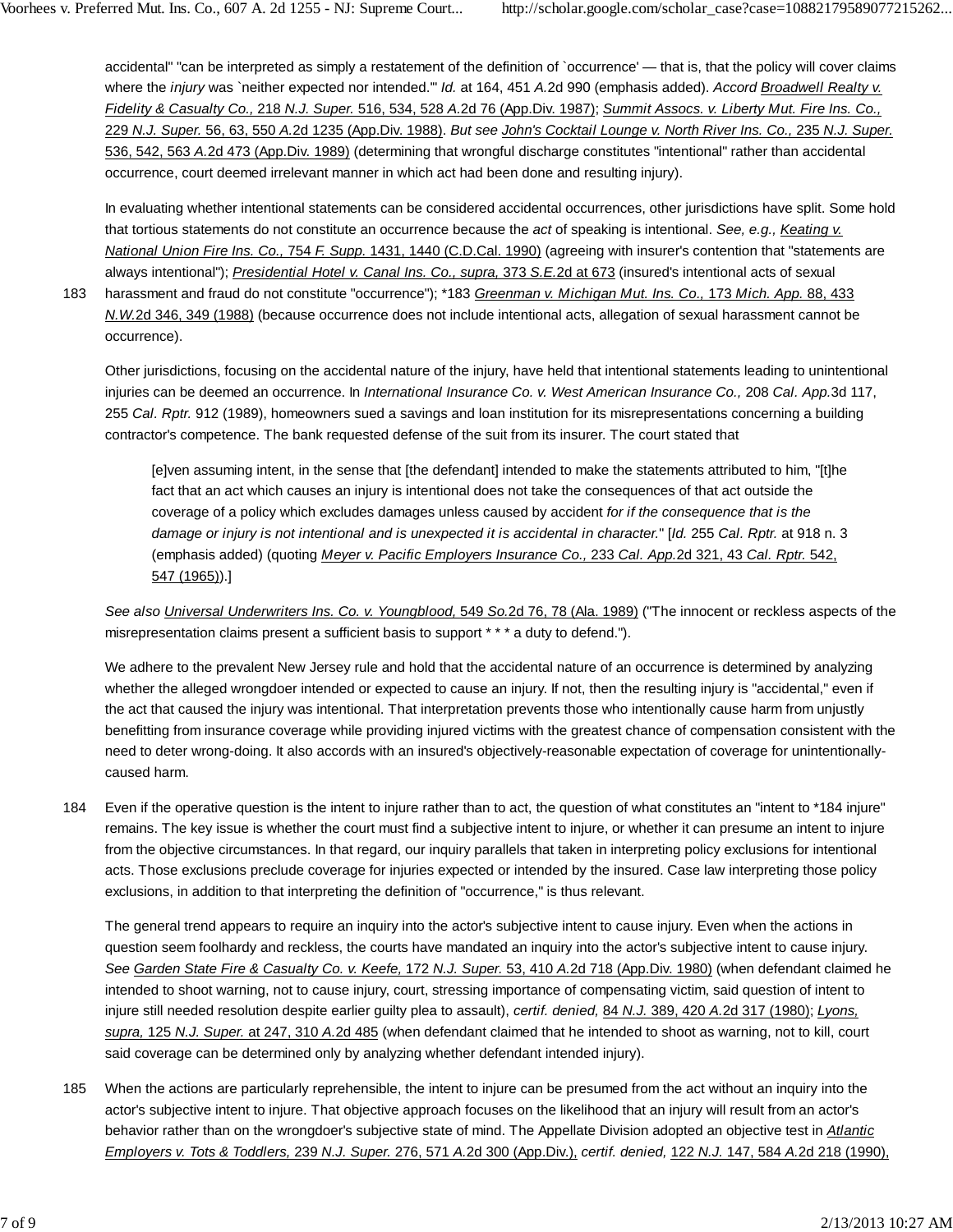where the insured was sued for his sexual abuse of children in a day-care center. The court noted the general rule that coverage exists "`for the unintended results of an intentional act \* \* \*.'" *Id.* 239 *N.J. Super.* at 281, 571 *A.*2d 300 (quoting *Lyons, supra,* 125 *N.J. Super.* at 245, 310 \*185 *A.*2d 485). Nonetheless, the court, citing several out-of-state decisions holding that sexual assault of children is so inherently injurious that it can never be an accident, held that "[a]s a matter of public policy and logic \* \* \* the better rule warrants application of the objective approach," *id.* at 283, 310 *A.*2d 485, according to which the intent to injure would be presumed from the performance of the act. *Ibid.*

Absent exceptional circumstances that objectively establish the insured's intent to injure, we will look to the insured's subjective intent to determine intent to injure. Voorhees' actions were a far cry from the type of egregious behavior that justified an objective approach in *Atlantic Toddlers* and thus do not justify a departure from the general rule requiring an inquiry into the insured's subjective intent to injure.

Although Voorhees' statements were unquestionably intentional, there is little evidence that she intended or expected to injure the schoolteacher. Our impression is that she was motivated by concern for her child rather than by a desire to injure the teacher. Regardless of our impressions, the complaint itself included an allegation of negligent infliction of emotional distress. An allegation of negligence presumes the absence of an intent to injure. Preferred Mutual thus had the duty to defend until the negligence claim had been dismissed.

Moreover, the duty to defend also may have been triggered by the claim for intentional infliction of emotional distress, known as "outrage" in New Jersey. Although "outrage" is considered an intentional tort, it is recognized not only where conduct is intentional but also where it is "reckless." *Buckley, supra,* 111 *N.J.* at 366, 544 *A.*2d 857. A "reckless" act under tort law does not meet the subjective intent-to-injure requirement under insurance law. Therefore, under both the "negligent infliction of emotional distress" and the "outrage" allegations, Preferred Mutual had a duty to defend unless and until a subjective intent to injure had been demonstrated.

### \*186 **IV** <sup>186</sup>

We affirm the judgment of the Appellate Division directing the Law Division to enter judgment in favor of plaintiff.

#### CLIFFORD, J., dissenting.

One might well ask, with much scratching of the head, "What's going on here?" A suit that the majority correctly labels "groundless," *ante* at 174, 607 *A.*2d at 1259, settles for \$750 and in the process produces a claim of over \$14,000 in legal fees? Our energies would be better expended in ensuring that such nonsense not recur than in searching for ways to visit liability on a homeowner's insurance carrier for that kind of a tab.

And search the Court must, because the policy at issue here is limited to coverage for "bodily injury," which plainly does not cover claims of purely emotional distress arising from allegedly false and erroneous statements made by the insured. If that kind of protection is available at all, it is in the form of "personal injury" coverage, designed specifically to protect against liability, otherwise within the four corners of the policy, for those kinds of damages.

Although the issue is not directly posed by this appeal, as a threshold matter I very much doubt that the allegations against Voorhees meet the stringent requirements for a claim of intentional infliction of emotional distress, also known as the tort of "outrage." We recently held in *Buckley v. Trenton Saving Fund Society,* 111 *N.J.* 355, 544 *A.*2d 857 (1988), that to establish that tort, a plaintiff must show that the defendant acted intentionally or recklessly; that the defendant intended both to do the act and to produce emotional distress; that the defendant's conduct was "`so outrageous in character, and so extreme in degree, as to go beyond all possible bounds of decency, and to be regarded as atrocious, and utterly intolerable in a civilized community'";

187

and that "`the emotional distress suffered by the plaintiff [was] so severe that no \*187 reasonable man could be expected to endure it.'" *Id.* at 366, 544 *A.*2d 857 (quoting *Restatement (Second) of Torts* § 46 (1965)). The claim against Voorhees as set forth in the Complaint filed in the suit against her, see *ante* at 170, 607 *A.*2d at 1257, does not begin to assert the foregoing elements. Rather, to the extent that one can put a label on it, the claim smacks of defamation, for which there can be neither coverage nor a duty to defend under Voorhees' homeowner's policy. *Lumbermen's Mut. Casualty Co. v. United Servs. Auto. Ass'n,* 218 *N.J. Super.* 492, 528 *A.*2d 64 (App.Div. 1987) (holding emotional-distress claims caused by defamation not covered by standard homeowner's policy).